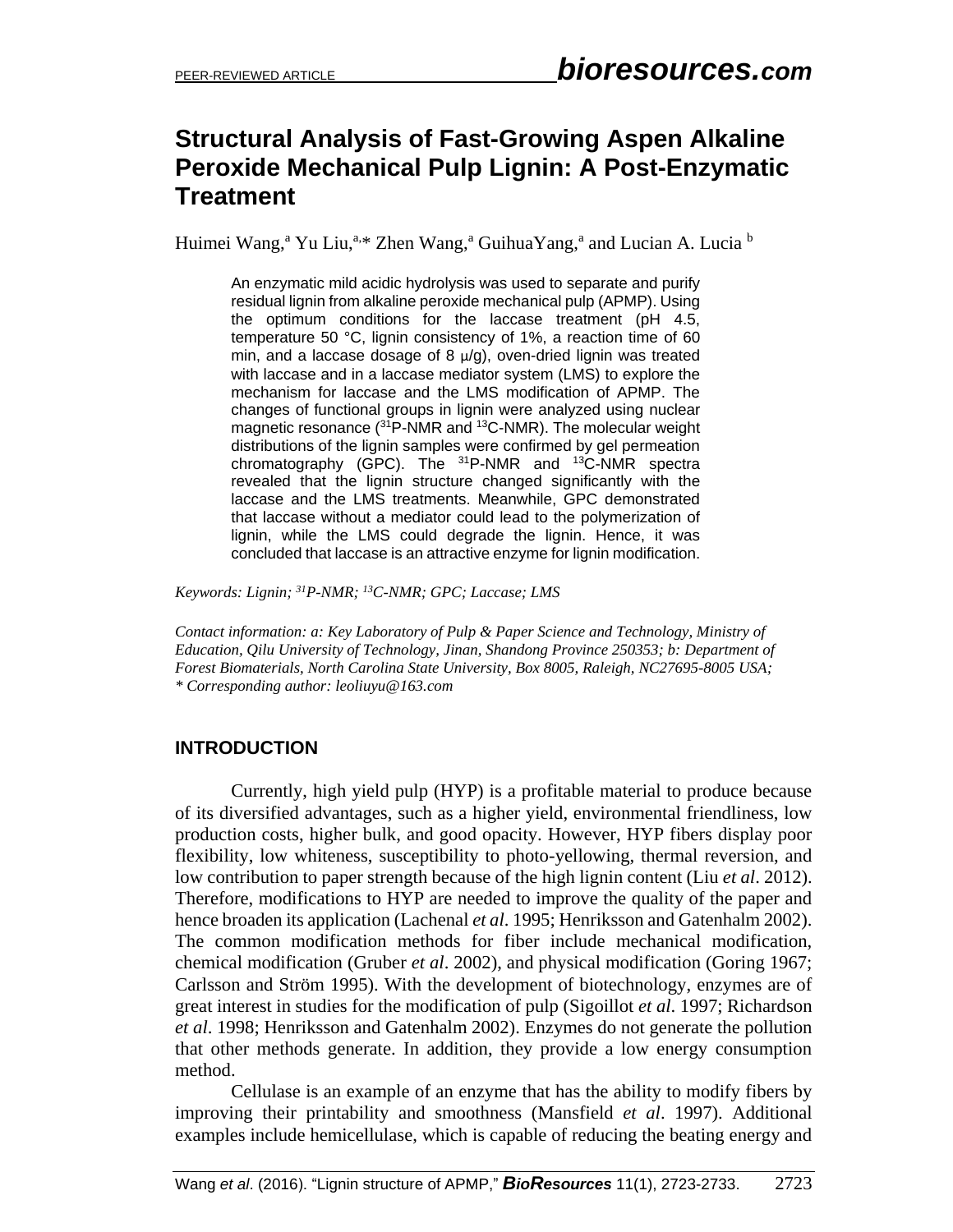improving the quality of paper (Stork *et al*. 1995), peroxidase, which plays an important role in the degradation process of lignin, and laccase, which is the most promising lignin-degrading and lignin-polymerizing enzyme (Thurston 1994). This is because laccase is an environmentally friendly enzyme, which works in the presence of oxygen and produces water as its only byproduct (Kalia *et al*. 2014). In addition, laccase can be used for many technical processes (Call and Mücke 1997; Couto and Toca-Herrera 2006; Riva 2006; Mikolasch and Schauer 2009), such as bio-bleaching in the pulp and paper industry (Balakshin *et al*. 2001; Zhang *et al*. 2007), decreasing the refining energy (Mansfield 2002), deinking of waste paper pulp (Welt and Dinus 1998; Ibarra *et al*. 2012), lignin degradation (Rico *et al*. 2014), and dyeing in the textile industry (Galante and Formantici 2003).

However, the redox ability of laccase is unfavorable. Moreover, laccase requires a free hydroxyl group on the substrate for the reaction to occur (Euring *et al*. 2012). Bourbonnais and Paice (1990) were the first researchers to discover that laccase can attack a non-phenolic lignin and accelerate the scope of the reaction after adding low molecular weight redox compounds as mediators. Therefore, a laccase mediator system (LMS) plays an important role in indirectly governing and amplifying the low redox ability of laccase (Euring *et al*. 2012). The role of laccase in lignin modification has been explored, and the mechanism of the LMS has been established (Bourbonnais and Paice 1990).

A pulp with a higher lignin content often equates to a more efficient enzymatic process. Therefore, laccase modification with HYP is a potential avenue for improving the quality of HYP and their ultimate usage. Mansfield *et al*. (1997), Wong *et al*. (1999, 2000), and Mansfield (2002) showed that the tensile strength of paper was improved after the laccase treatment of chips processed by steam and a screw extruder. Furthermore, Yamaguchi *et al*. (1994) was successful in finding that after laccase treatment on thermo-mechanical pulp, the tensile strength of paper was greatly improved due to the formation of chemical bonding between pulp lignin and dehydrogenation polymer. When pretreated in a LMS, Jujop (1991) found that the breaking length and tear index of the unbleached and bleached Masson pine ground wood pulp was markedly improved.

This study aims to explore the mechanism of laccase and the LMS for the modification of alkaline peroxide mechanical pulp (APMP). Lignin, separated from the APMP, was treated with laccase and the LMS. Nuclear magnetic resonance (NMR) and gel permeation chromatography were used to analyze the structural changes of lignin and its molecular weight to provide insights into the mechanism of laccase and the LMS on modifying the APMP.

#### **EXPERIMENTAL**

#### **Materials**

The APMP was provided by Shandong Zhongmaoshengyuan Group, China. The commercial laccase and the 1-hydroxybenzotriazole (HBT; mediator) were supplied by Novozymes, Beijing, China. Enzyme activity was measured at  $2400 \mu/g$ at a pH value of 4.5.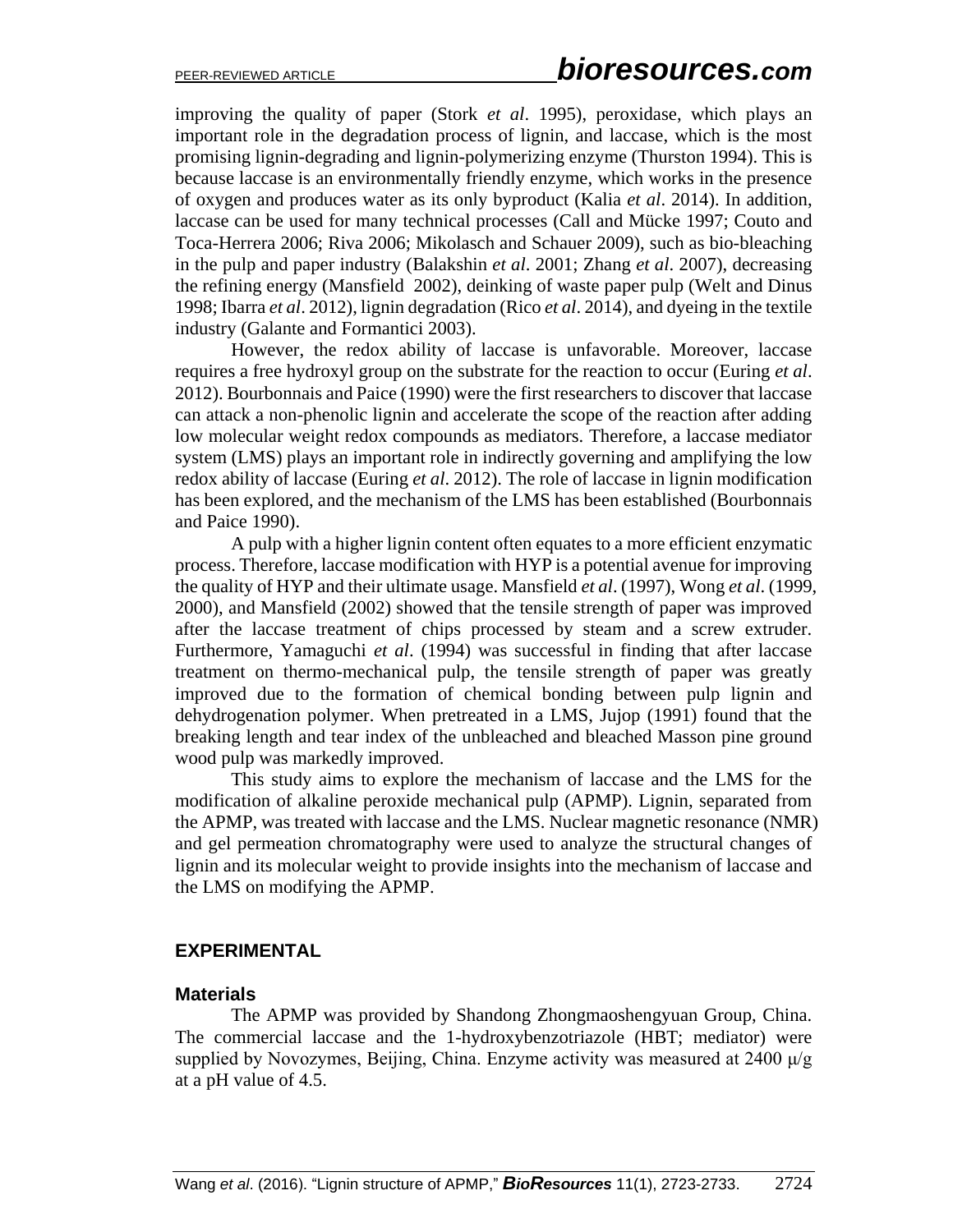#### **Lignin Isolation**

The residual lignin in the APMP was isolated and purified by the enzymatic mild acidic hydrolysis method (Argyropoulos *et al*. 2002; Baumberger *et al*. 2002; Wu and Argyropoulos 2003). The isolation process has the ability to produce a higher yield, higher purity, and minimize structural changes (Keiichi *et al*. 2005).

First, extractives were eliminated using an acetone-based 8 h extraction process. The extractive-free pulp was washed repeatedly with deionized water and air dried. Then, the air-dried pulp was milled in a ball mill.

The enzymatic mild acidic hydrolysis was done in two separate stages. In the first stage, cellulase and hemicellulase were added to the milled pulp to remove cellulose and hemicellulose. The slurry was agitated in a Rocking Incubator (HZQ-F100), which was manufactured by Shanghai FUMA Equipment Co., Ltd for 48 h at 40 °C at 5% consistency. After the enzyme treatment, the slurry was centrifuged at 5000 rpm for 15 min in the GL-20G-II High-speed Centrifuge produced by Shanghai Anting Scientific Instrument Factory. The sediment was washed with acidified water (pH 2) prior to freeze-drying to obtain a crude lignin sample.

In the second stage, crude lignin was added to a dioxane-water solution (dioxane: water, 81:15 v/v). Under a nitrogen atmosphere, the mixture was heated and refluxed for 2 h. The resulting mixture was filtered, and the solid component was washed with dioxane-water. The filtrate was neutralized with sodium bicarbonate and concentrated under reduced pressure at 40°C.

The concentrated mixture was added to the acidified, deionized water (pH 2) in order to isolate the lignin by letting it stand for 8 h, centrifuging, and freeze-drying. Lastly, the lignin was washed with hexane to obtain a purified sample.

#### **Lignin Modification**

#### *Modification with laccase*

The isolated lignin from APMP was directly treated with laccase. The optimum conditions for laccase treatment were: pH 4.5, temperature 50  $^{\circ}$ C, consistency of lignin 1%, reaction time 1 h, and concentration 8  $\mu$ /g (referring to the oven-dried lignin) (Wang and Liu 2010).

#### *Modification with laccase mediator system*

1-hydroxy benzotriazole (HBT) was used as mediator for the LMS at a 2% concentration of oven-dried lignin (Wang and Liu 2010).

## **<sup>31</sup>P-NMR Spectroscopy**

Approximately 40 mg of oven-dried lignin was added to 250 µL of pyridined5 and chloroform  $(1.6:1, v/v)$  in a small test-tube and stirred to dissolve. Then, 100 µL of N-hydroxy naphlthalimide (internal standard) and 50 µL of chromium acetylacetonate (relaxation regent) were added. Lastly, O-4, 4, 5, 5-tetramethyl-1, 3, 2-dioxaphospholane (TMDP) was added to produce phosphitylation. The sample was thoroughly mixed and analyzed using an Avance II 400 MHz spectrometer (BRUKER, Germany).

#### **Acetylation**

Under a nitrogen atmosphere, 15 mL of the acetylated reagents pyridine and acetic anhydride (1:2, v/v) were added to 300 mg of lignin sample in a 50 mL conical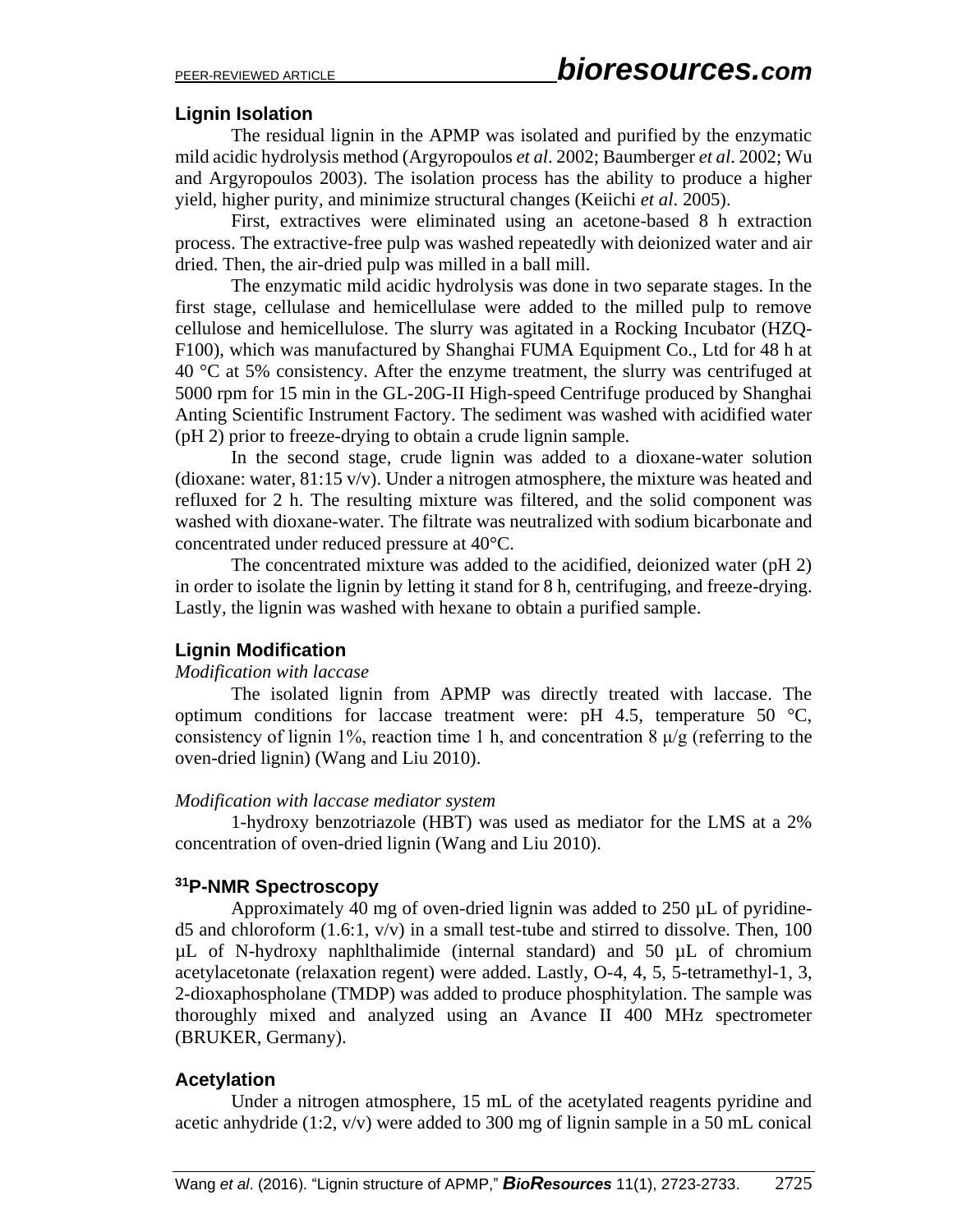flask for 72 h. After the reaction was run to completion, the mixture was slowly poured into 200 mL of diethyl ether, which produced a white precipitate. The sample was filtered through a glass filter, and then washed with diethyl ether until no pyridine odor was detected; the product formed was acetylated lignin. Finally, the lignin samples were dried in a vacuum drying oven.

## **<sup>13</sup>C-NMR Spectroscopy**

Approximately 200 mg of oven-dried acetylated lignin and 500 μL of dimethyl sulphoxide-d6 (DMSO-d6) were added and stirred to fully dissolve. The lignin sample was scanned for 16 h by adopting inverse gate decoupling sequence (C13IG sequence) from Bruker Standard Pulse Library.

## **Lignin Molecular Weight Distribution**

The molecular weight distribution of the acetylated lignin samples was obtained using gel permeation chromatography (GPC). Approximately 10 mg of ovendried acetylated lignin sample was fully dissolved in 10 mL of tetrahydrofuran (THF). The temperature was maintained at 40 °C and the flow velocity was 0.22 mL/min.

## **RESULTS AND DISCUSSION**

#### **<sup>31</sup>P-NMR Spectroscopy**

From the <sup>31</sup>P-NMR spectra (Fig. 1), changes in the functional groups of lignin were detected following the treatment with laccase and the LMS.



**Fig. 1.** The <sup>31</sup>P-NMR spectrum of lignin samples

As shown in Fig. 1 and Table 1, the concentration of aliphatic OH exhibited reductions of 10.1% and 12.5% after modification of laccase and LMS, respectively. Similarly, the total phenolic hydroxyl content decreased by 15.4% and 22.3%, respectively, demonstrating partial or complete removal of phenolic OH. The content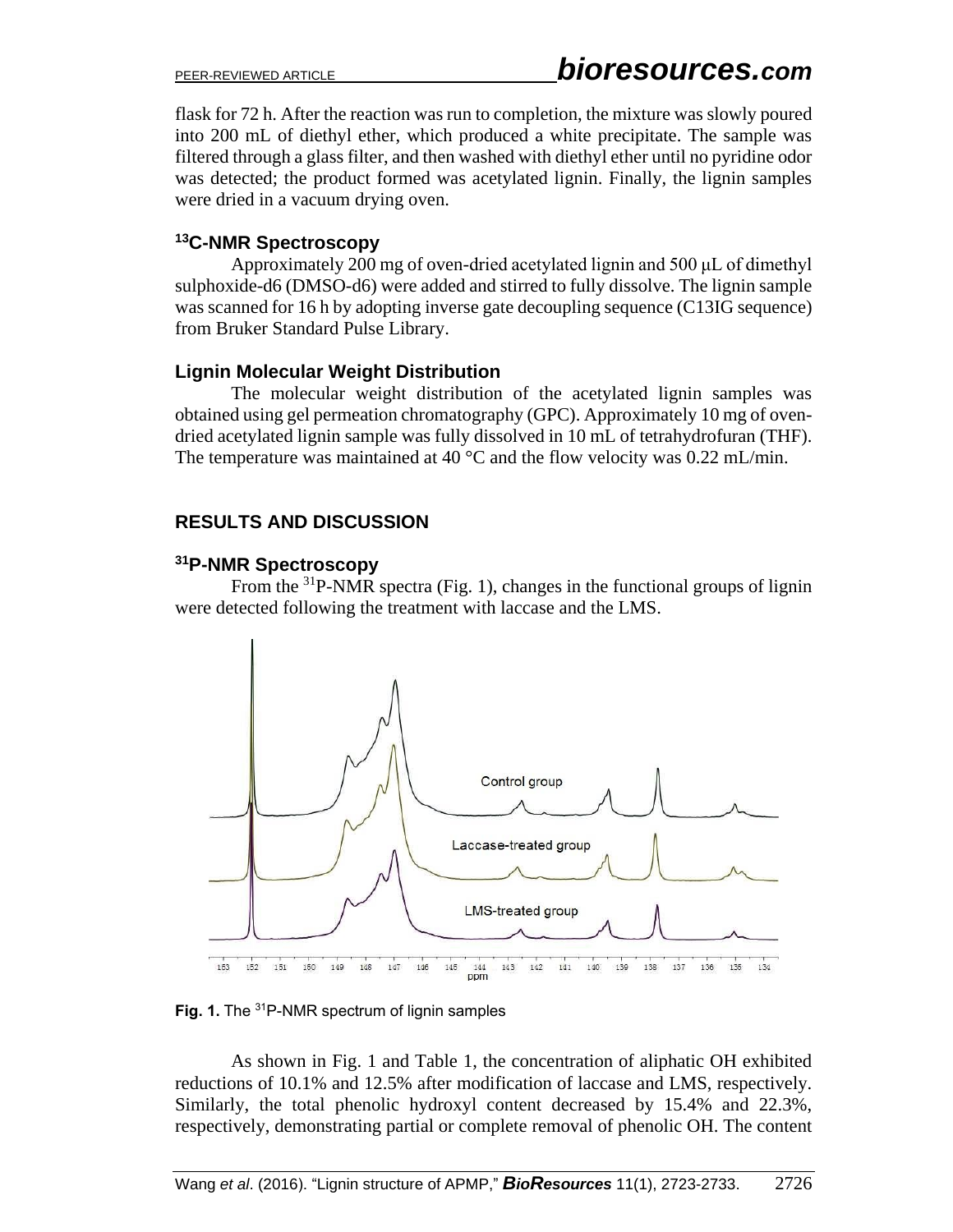of condensed phenolic OH was reduced by 19.2% and 30.8%, respectively. Similarly, after the laccase treatment, syringyl OH decreased by 12.5%. However, after the LMS, the change in syringyl OH content was not obvious. Meanwhile, guaiacyl and demethylated OH groups were reduced by 17.9% and 28.2%, respectively. Additionally, the content of p-hydroxyl-phenyl OH also decreased after the laccase and the LMS treatment by12.5% and 22.5%, respectively. Because of the laccase treatment, the total COOH content increased by 10.5%. When the mediator, HBT, was added there was no obvious variation in COOH content, which was in agreement with the result by Crestini *et al*. (2003).

| Chemical shift             | Functional groups               | Control                               | Laccase-treated | <b>LMS-treated</b> |
|----------------------------|---------------------------------|---------------------------------------|-----------------|--------------------|
|                            |                                 | group                                 | group           | group              |
| (ppm)                      |                                 | Relative absorption strength (mmol/g) |                 |                    |
| 150.0-145.0                | Aliphatic OH                    | 6.80                                  | 6.11            | 5.95               |
| 144.6-143.6<br>142.4-140.2 | Condensed<br>phenolic OH        | 0.26                                  | 0.21            | 0.18               |
| 143.6-142.4                | Syringyl OH                     | 0.25                                  | 0.22            | 0.24               |
| 140.2-138.6                | Guaiacyl and<br>demethylated OH | 0.39                                  | 0.32            | 0.28               |
| 138.6-137.0                | p-hydroxy-phenyl<br>OН          | 0.40                                  | 0.35            | 0.31               |
| 136.0-134.0                | соон                            | 0.19                                  | 0.21            | 0.19               |

**Table 1.** Functional Group Frequency and Integration Regions for Quantitative Analysis of <sup>31</sup>P-NMR Spectra of Lignin and Relative Absorption Strength (Liu *et. al.* 2012)

## **<sup>13</sup>C-NMR Spectroscopy**

 $13$ C-NMR spectra of each sample are compared in Fig. 2, in which chemical shifts in the range 102.0 to 162.0 are the absorption peaks of the benzene ring carbon.



**Fig. 2.** The <sup>13</sup>C-NMR spectra of lignin samples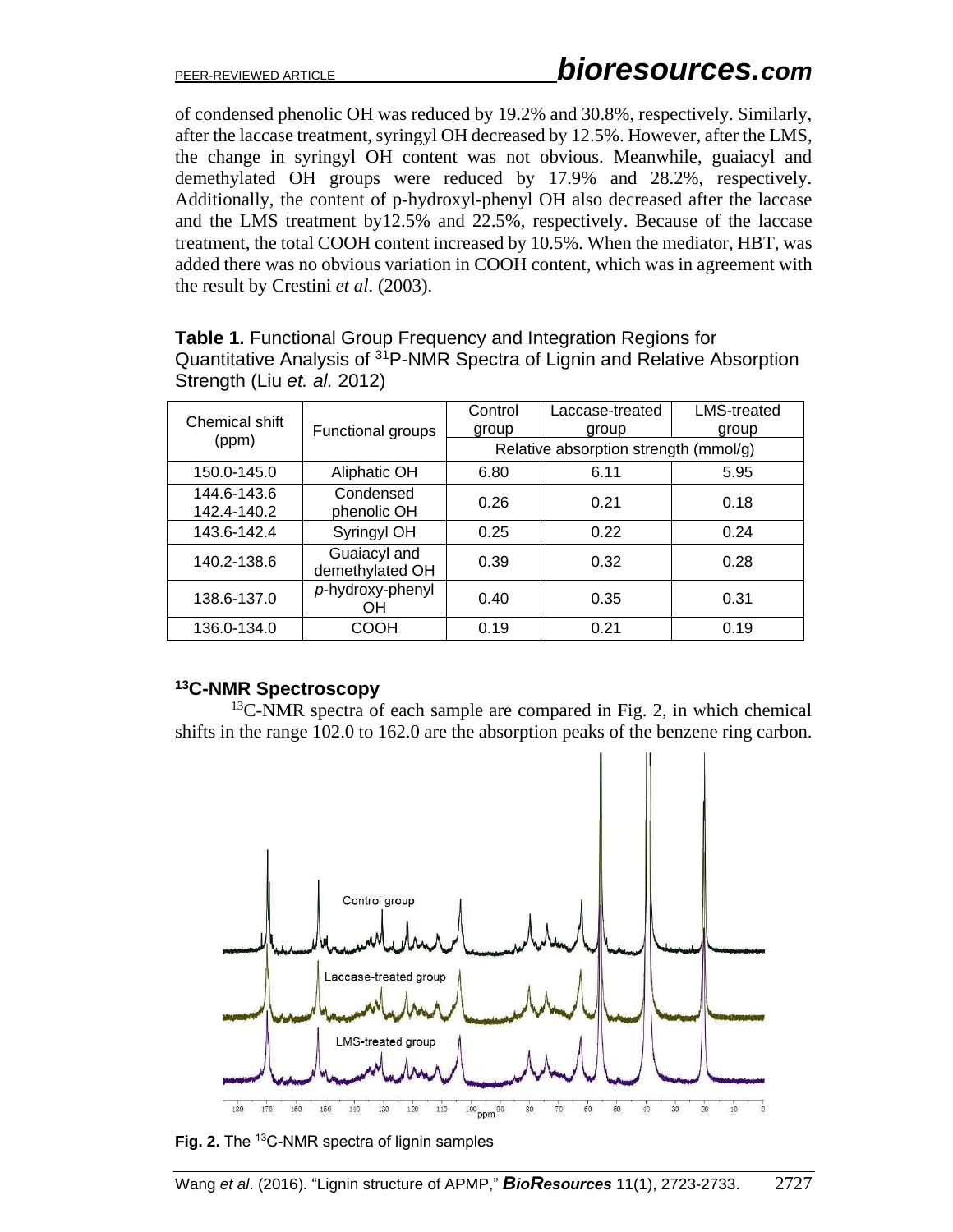The integration area of these peaks can be employed as the reference standard to calculate the content of each functional group and connecting structure in lignin structure. However, this integration area is integrated area of 6 benzene rings, so the number of each functional group and connecting structure can be obtained by multiplying by 6. The specific calculation formula is shown as Eq. 1 (Chen 1998),

$$
A_{i-j} = \frac{I_{i-j}}{I_{102.0-162.0}} \times 6
$$
 (1)

where  $A_{i-j}$  is the number of functional groups and connecting structure, of which the chemical shifts are between i to j,  $I_{i-j}$  are the integration areas between i to j, and  $I_{102.0}$ 162.0 are the integration areas between 102.0 to162.0 of chemical shifts.

| Chemical shift<br>(ppm) | Functional groups            | Control<br>group                          | Laccase-treated<br>group | <b>LMS-treated</b><br>group |
|-------------------------|------------------------------|-------------------------------------------|--------------------------|-----------------------------|
|                         |                              | The number of carbon on each benzene ring |                          |                             |
| 178.0-167.5             | COOH                         | 0.96                                      |                          |                             |
| 154.0-149.0             | $C_3$ -OH                    | 0.63                                      | 0.69                     | 0.75                        |
| 140.0-127.0             | $C_1-C$                      | 0.55                                      | 0.84                     | 0.48                        |
| 123.0-117.0             | $C_6$ -H                     | 0.51                                      | 0.44                     | 0.42                        |
| 114.0-106.0             | $C2$ -H                      | 0.3                                       | 0.23                     | 0.23                        |
| 90.0-78.0               | $C_{\beta}$ in $\beta$ -O-4  | 1.24                                      | 1.19                     | 1.00                        |
| 78.0-67.0               | $C_{\alpha}$ in $\beta$ -O-4 | 0.91                                      | 0.93                     | 0.83                        |
| 57.0-54.0               | OCH <sub>3</sub>             | 2.57                                      | 2.42                     | 2.2                         |

**Table 2.** Functional Group Frequency and Integration Regions for Qualitative Analysis of <sup>13</sup>C-NMR Spectra of Lignin and Relative Absorption Strength

Figure 2 and Table 2 show that the laccase and the LMS treatments affected the structure of lignin. After the treatments with laccase and LMS, the content of C3- OH changed greatly, while the LMS-treated group had the highest content (an increase of 19.1%).

Meanwhile, compared to the control group, the C1-C content of the laccasetreated group increased by  $52.7\%$ , whereas the C<sub>1</sub>-C content of the LMS-treated group decreased by 13.7%. In addition,  $C_{\beta}$  of β-O-4 was reduced by 19.2% after the treatment with LMS. This change was not obvious after the modification with laccase. The changes to the  $C_{\alpha}$  of  $\beta$ -O-4 were inconspicuous; however, the overall content decreased after the treatment with LMS.

These results showed that the LMS could degrade lignin. Moreover, laccase and LMS could diminish the contents of OCH<sup>3</sup> by 5.8% and 14.3%, respectively (Fig. 5).

#### **Average Molecular Weight Changes of Lignin**

The molecular weight distribution curves (Fig. 3) of the lignin samples were obtained by GPC. In general, GPC analysis was always done after lignin acetylation.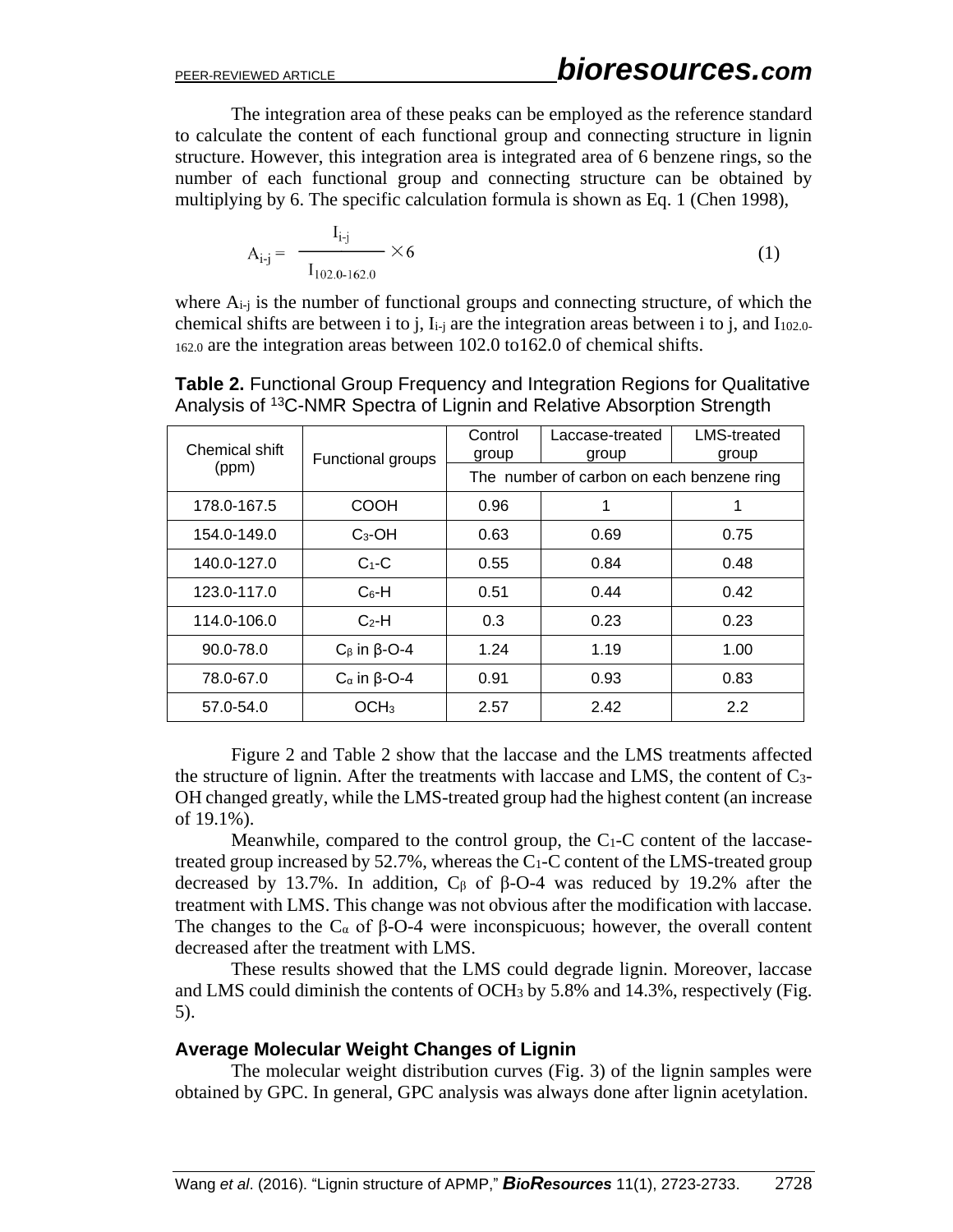# PEER-REVIEWED ARTICLE *bioresources.com*



**Fig. 3.** The average molecular weight distribution curves of the three lignin samples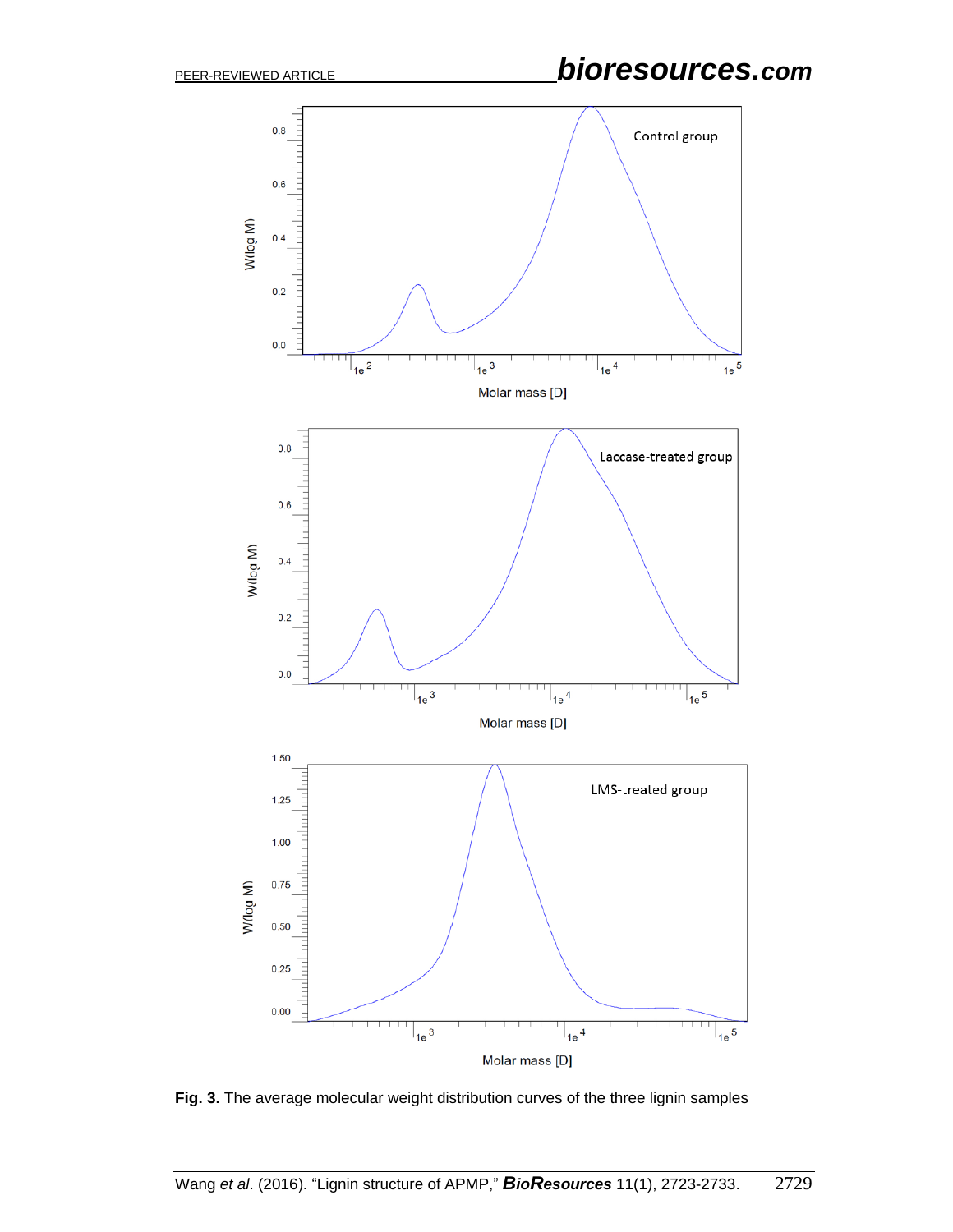| Lignin                   | $M_n$ (g/mol) | $M_w$ (g/mol) | $M_z$ (g/mol) | $M_w/M_n$ |
|--------------------------|---------------|---------------|---------------|-----------|
| <b>Control Group</b>     | 2017          | 12624         | 29163         | 6.26      |
| Laccase-treated<br>group | 3564          | 21415         | 50454         | 6.01      |
| LMS-treated<br>group     | 2549          | 6661          | 28348         | 2.61      |

| Table 3. Average Molecular Weight and Polydispersity of Lignin |  |  |  |
|----------------------------------------------------------------|--|--|--|
|                                                                |  |  |  |

\*Values are an average of #samples for each group. *M*n: number-average molecular weight, which can be averaged according to the number of molecules; *M*w: weight-average molecular weight, which can be averaged according to the weight of molecules; *M*z: Z- average molecular weight; *M*w/*M*n: polydispersity

As shown in Table 3, the average molecular weight of lignin changed after the laccase and the LMS treatments. The *M*<sup>n</sup> of lignin increased for laccase and LMS by 76.7% and 26.4%, respectively. Meanwhile, during the modification reaction with laccase, the  $M_w$  of lignin increased 69.6%, while the  $M_w$  of lignin decreased after modifying with the LMS (47.2%). These changes in the  $M_w$  of lignin can possibly explain why the  $C_\beta$  of  $\beta$ -O-4 was reduced after modifying with the LMS. This also means that the LMS treatment was beneficial for degrading β-O-4 (Kawai *et al.* 2002; Wei *et al.* 2004).

The polydispersities of lignin changed, which may have occurred because the lignin was treated directly with laccase and LMS. During the reaction with laccase, the polydispersities of lignin decreased slightly from 6.26 to 6.01. However, during the reaction with LMS, the polydispersities of lignin decreased from 6.26 to 2.61, with a reduction of 58.3%.

#### **CONCLUSIONS**

- 1. The results of this study revealed that the laccase and LMS treatments could greatly influence the structure of isolated lignin from APMP. After the modification reaction with laccase and LMS, the phenolic OH and aliphatic OH contents decreased. This study also provided a better understanding for the mechanism of laccase and the LMS modification of APMP. The laccase and LMS treatments can improve the quality of fibers through catalytic oxidation of lignin.
- 2. After the modification by the LMS, the content of the  $C_{\beta}$  of the  $\beta$ -O-4 functional group decreased, which suggests that the LMS can lead to the degradation of lignin.
- 3. The<sup>31</sup>P-NMR and <sup>13</sup>C-NMR spectra analysis indicated that the influence of the LMS modification on lignin was greater than with laccase modification.
- 4. The GPC analysis provided evidence that the reactions of lignin with laccase and with the LMS were different. For the laccase modification process, the *M*<sup>w</sup> of lignin was greatly influenced and increased, while for the LMS, the *M*<sup>w</sup> decreased dramatically. Meanwhile, after the laccase and the LMS treatments, the *M*<sup>n</sup> of lignin increased.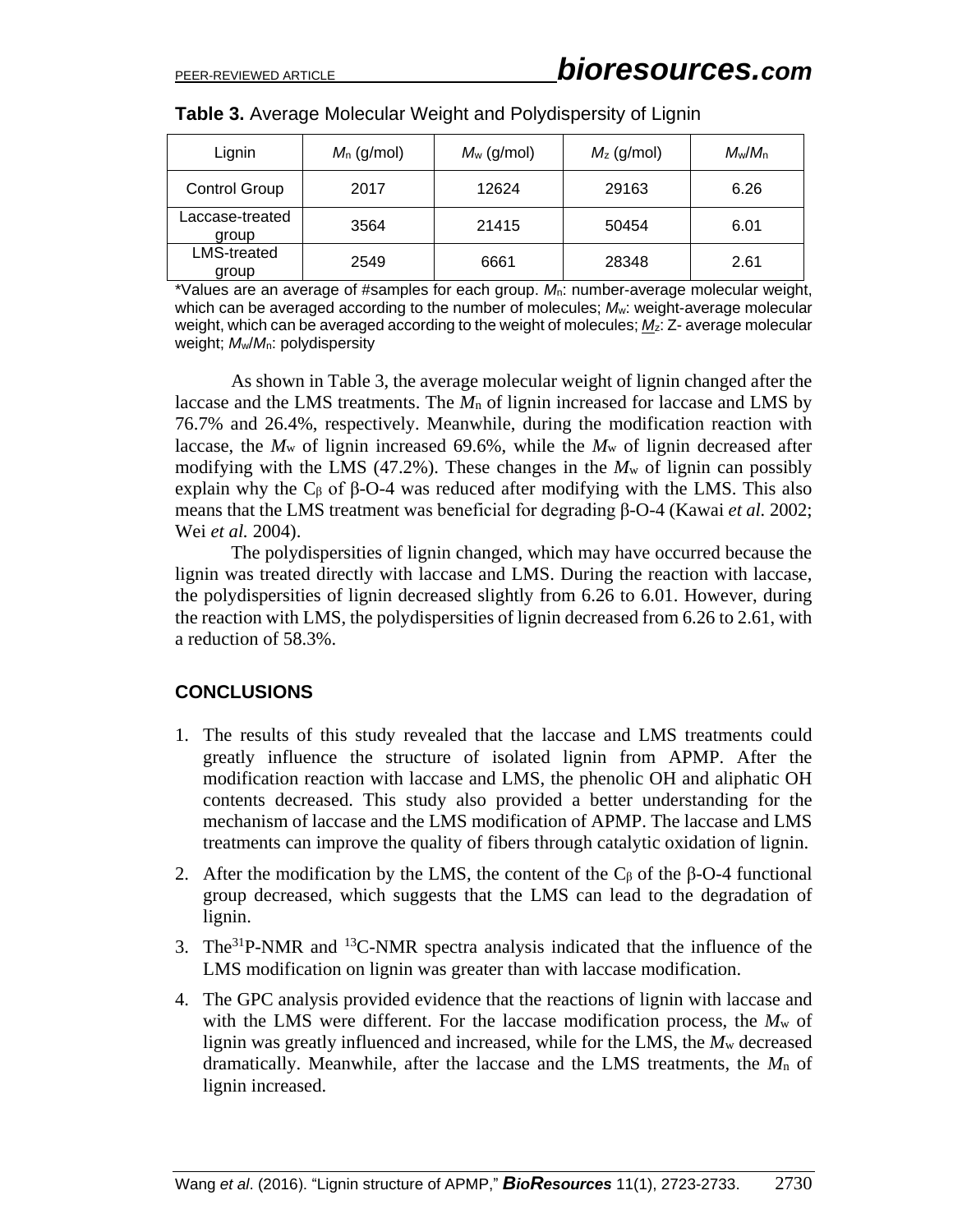#### **ACKNOWLEDGMENTS**

The authors are grateful for the financial support from the National Science Foundation of China (Grant NO. 31270626) and Taishan Scholars Project Special Funds. In addition, the Life Sciences Laboratory of Shandong University is gratefully acknowledged for the generous use of its laboratory equipment.

## **REFERENCES CITED**

- Argyropoulos, D. S., Sun, Y., and Palus, E. (2002). "Isolation of residual kraft lignin in high yield and purity," *Journal of Pulp and Paper Science* 28(2), 50-54.
- Balakshin, M., Capanema, E., Chen, C. L., Gratzl, J., Kirkman, A., and Gracz, H. (2001). "Biobleaching of pulp with dioxygen in the laccase-mediator systemreaction mechanisms for degradation of residual lignin," *Journal of Molecular Catalysis B: Enzymatic* 13(1), 1-16. DOI: 10.1016/s1381-1177(00)00225-3
- Baumberger, S., Dole, P., and Lapierre, C. (2002). "Using transgenic poplars to elucidate the relationship between the structure and the thermal properties of lignins," *Journal of Agricultural and Food Chemistry* 50(8), 2450-2453. DOI: 10.1021/jf0113530
- Bourbonnais, R., and Paice, M. G. (1990). "Oxidation of non-phenolic substrates: An expanded role for laccase in lignin biodegradation," *FEBS Letters* 267(1), 99- 102. DOI: 10.1016/0014-5793(90)80298-w
- Call, H. P., and Mücke, I. (1997). "History, overview and applications of mediated lignolytic systems, especially laccase-mediator-systems (Lignozym®-process)," *Journal of Biotechnology* 53(2), 163-202. DOI: 10.1016/s0168-1656(97)01683-0
- Carlsson, G., and Ström, G. (1995). "Water proportion and surface composition of untreated or oxygen plasma-treated chemical pulps," *Nordic Pulp& Paper Res. J.* 10(7), 17-23. DOI: 10.3183/npprj-1995-10-01-p017-023
- Chen, C. L. (1998). "Characterization of milled wood lignins and dehydrogenative polymerisates from monolignols by carbon-13 NMR spectroscopy," *Lignin and Lignan Biosynthesis*, ACS Symposium Ser. 697, Ch. 18, pp. 255-275.
- Couto, S. R., and Toca-Herrera, J. L. (2006). "Laccases in the textile industry," *Biotechnology Molecular Biology Review* 1(4), 115-120.
- Euring, M., Trojanowski, J., Horstmann, M., and Kharazipour, A. (2012). "Studies of enzymatic oxidation of TMP-fibers and lignin model compounds by a laccasemediator-system using different <sup>14</sup>C and <sup>13</sup>C techniques," *Wood Science and Technology* 46(4), 699-708. DOI: 10.1007/s00226-011-0439-6
- Galante, Y. M., and Formantici, C. (2003). "Enzyme applications in detergency and in manufacturing industries," *Current Organic Chemistry* 7(13), 1399-1422. DOI: 10.2174/1385272033486468
- Goring, D. A. I. (1967). "Surface modification of cellulose in a corona discharge," *Pulp & Paper Magazine Canada* 68(6), 372-376. DOI: 10.1007/bf02705895
- Gruber, E. (2002). "Is there a future for chemically modified pulp?" *Das Paper* 87(6), 73-85.
- Henriksson, A., and Gatenhalm, P. (2002). "Surface properties of CTMP fibers modified with xylans," *Cellulose* 9(1), 55-64. DOI: 10.1023/A: 1015826713109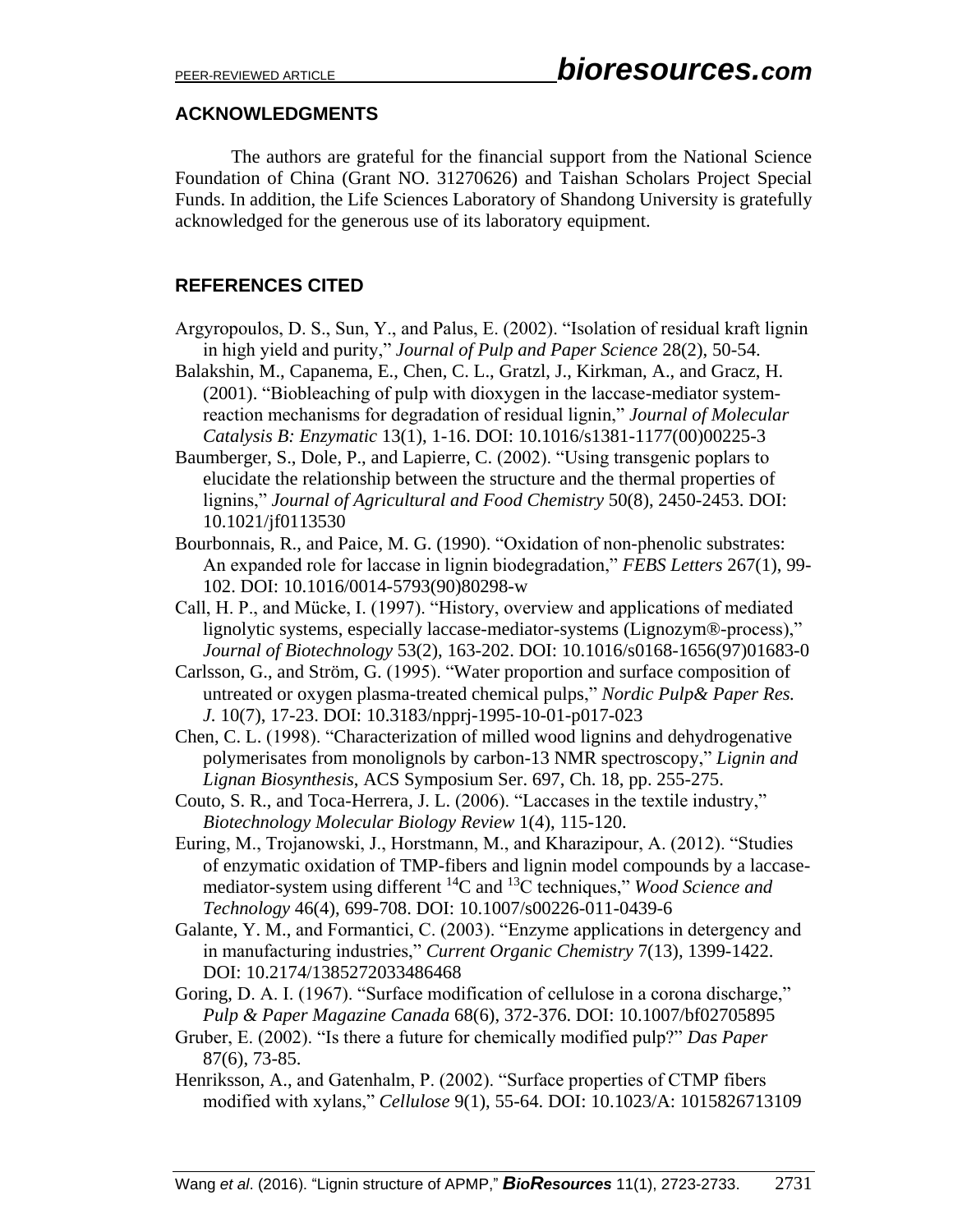- Ibarra, D., Monte, M. C., Blanco, A., Martínez, A. T., and Martínez, M. J. (2012). "Enzymatic deinking of secondary fibers: Cellulases/ hemicellulases versus laccase-mediator system," *Journal of Industrial Microbiology & Biotechnology* 39(1), 1-9. DOI: 10.1007/s10295-011-0991-y
- Jujop, P. (1991). "Enzymes are breaking into paper," *Pulp and Paper International* 33(9), 81-83.
- Kalia, S., Thakur, K., Kumar, A., and Celli, A. (2014). "Laccase-assisted surface functionalization of lignocellulosics," *Journal of Molecular Catalysis B: Enzymatic* 102(7), 48-58. DOI: 10.1016/j.molcatb.2014.01.014
- Kawai, S., Nakagawa, M., and Ohashi, H. (2002). "Degradation mechanisms of a nonphenolic β-O-4 lignin model dimer by *Trametes versicolor* laccase in the presence of 1-hydroxybenzotriazole,"*Enzyme and M*icrobial *Technology* 30(4), 482-489. DOI: 10.1016/s0141-0229(01)00523-3
- Lachenal, D., Fernandes, J. C., and Froment, P. (1995). "Behavior of residual lignin in kraft pulp during bleaching," *Journal of Pulp and Paper Science* 21(5), J173.
- Liu, Y., Wang, Z., Wang, J., Yang, G., Huang, F., and Lucia, L. (2012). "Evaluation of the structural and molecular weight changes of lignin during the treatment of hardwood alkaline peroxide mechanical pulp with laccase and a laccasemediator-system," *BioResources* 7(3), 4284-4293. DOI: 10.15376/biores.7.3.4284-4293
- Mansfield, S. D. (2002). "Laccase impregnation during mechanical pulp processing: Improved refining efficiency and sheet strength," *Appita Journal* 55(1), 49-53.
- Mansfield, S. D., Jong, E. D., Stephens, R. S., and Saddler, J. N. (1997). "Physical characterization of enzymatically modified kraft pulp fibers," *Journal of Biotechnology* 57(1), 205-216. DOI: 10.1016/s0168-1656(97)00100-4
- Mikolasch, A., and Schauer, F. (2009). "Fungal laccases as tools for the synthesis of new hybrid molecules and biomaterials," *Applied Microbiology and Biotechnology* 82(4), 605-624. DOI: 10.1007/s00253-009-1869-z
- Richardson, J. D., Wong, K. K. Y., and Clark, T. A. (1998). "Modification of mechanical pulp using carbohydrate-degrading enzymes," *Journal of Pulp and Paper Science* 24(4), 125-129.
- Rico, A., Rencoret, J., Del Río, J. C., Martínez, A. T., and Gutiérrez, A. (2014). "Pretreatment with laccase and a phenolic mediator degrades lignin and enhances saccharification of *Eucalyptus* feedstock," *Biotechnology Biofuels* 7(6), 1-14. DOI: 10.1186/1754-6834-7-6
- Riva, S. (2006). "Laccases: Blue enzymes for green chemistry," *Trends in Biotechnology* 24(5), 219-226. DOI[:10.1016/j.tibtech.2006.03.006](http://dx.doi.org/10.1016/j.tibtech.2006.03.006)
- Sigoillot, J. C., Petit-Conil, M., Ruel, K., Moukha, S., Comtat, J., Laugero, C., and Asther, M. (1997). "Enzymatic treatment with manganese peroxidase from *Phanerochaete chrysosporium* for enhancing wheat straw pulp characteristics," *Holzforschung-International Journal of the Biology, Chemistry, Physics and Technology of Wood* 51(6), 549-556. DOI: 10.1515/hfsg.1997.51.6.549
- Stork, G., Pereira, H., Wood, T. M., Dusterhoft, E. M., Toft, A., and Puls, J. (1995). "Upgrading recycled pulps using enzymatic treatment," *TAPPI Journal* 78(2), 79-88.
- Thurston, C. F. (1994). "The structure and function of fungal laccases," *Microbiology* 140(1), 19-26. DOI: 10.1099/13500872-140-1-19